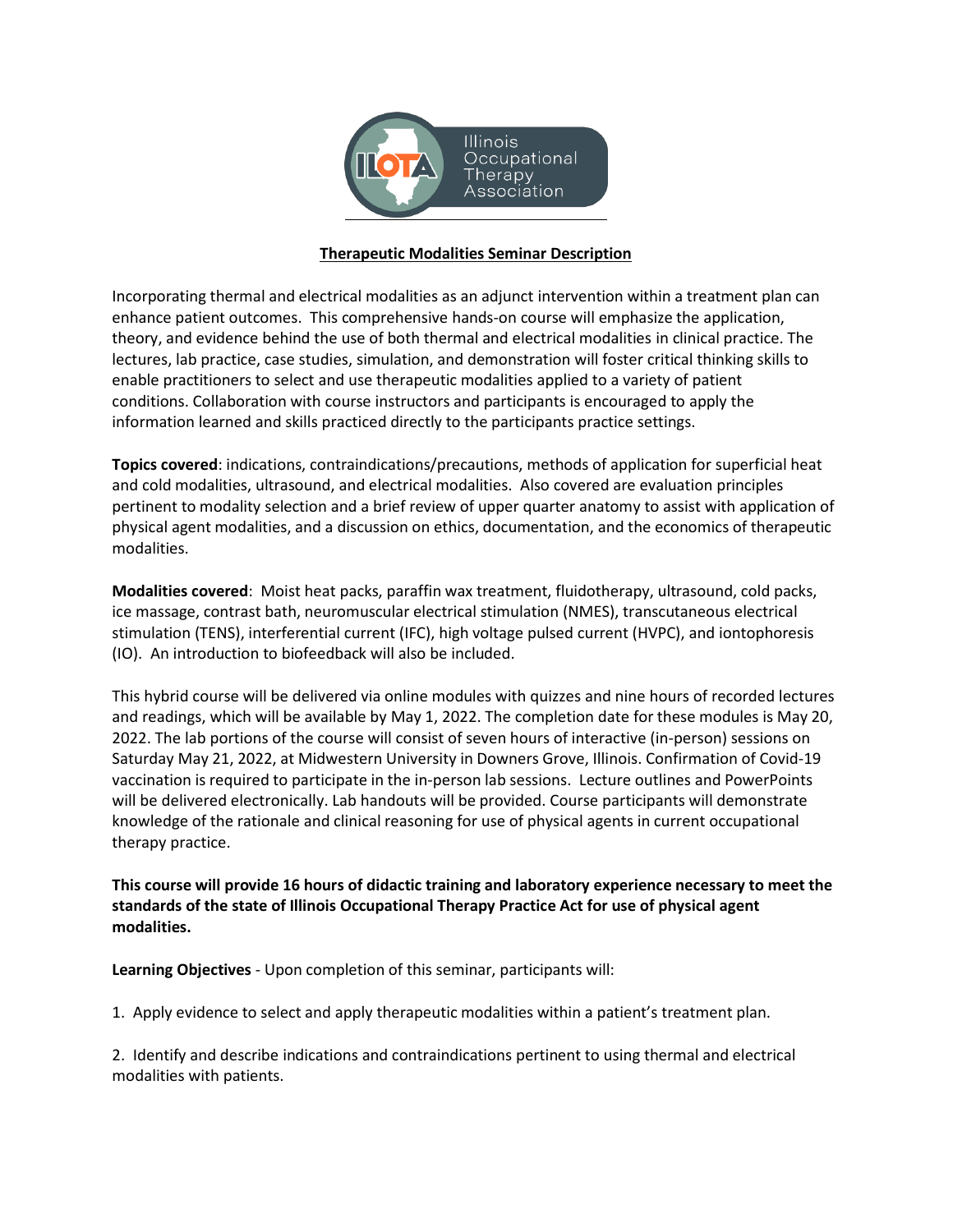3. Utilize patient case scenarios to select the most effective modality and the appropriate parameters to increase performance of occupations.

4. Demonstrate safe and effective application of thermal and electrical modalities in an occupational therapy treatment plan.

5. Apply the economics and ethics of using modalities to practice

## **Recorded modules with lectures, readings, and quizzes**

9 hours to be completed before Lab sessions on May 21, 2022. Modules will be available by May 1, 2022.

- **•** Introductions & Course Overview
- Ethics, Economics, Evaluation, & Documentation
- **Upper Quarter Anatomy Review**
- Principles of Electrical Stimulation
- Neuromuscular Electrical Stimulation (NMES)
- Transcutaneous Electrical Nerve Stimulation (TENS)
- Interferential (IFC)
- Iontophoresis (IO)
- High Volt Pulsed Current (HVPC)
- **Electrical Stimulation Discussion & Questions**
- Superficial Thermal Modalities: Heat & Cold
- Ultrasound

## **Lab activities in-person at Midwestern University in Downers Grove, Illinois**

May 21, 2022: 8:30 am – 4:30 pm

- LAB 1: Electrical Stimulation, parameters, electrode placement
- LAB 2: Neuromuscular Electrical Stimulation (NMES)
- LAB 3: Transcutaneous Nerve Stimulation (TENS) & Interferential (IFC) LAB 4: Iontophoresis (IO) & High Volt Pulsed Current (HVPC)
- LAB 5: Superficial Thermal Modalities & Ultrasound
- **Electrical Stimulation Case Studies: Laboratory Practice & Discussion**
- Questions, Post-test, Turn in course evaluation

## **Bios of the Course Instructors**

**Dana Lingle, OTD, OTR/L, CHT** has been an Occupational Therapist for 36 years practicing in upper extremity rehabilitation, academics, inpatient rehabilitation, geriatrics, and home health care. Dr. Lingle is an Academic Fieldwork Coordinator and Assistant Professor in the Occupational Therapy Program at Midwestern University. She teaches a variety of courses: physical agent modalities, orthotics, ergonomics & universal design, anatomy, and upper extremity evaluation & treatment. She has been a Certified Hand Therapist (CHT) since 1995 and has practiced at an outpatient hand therapy clinic for 29 years.